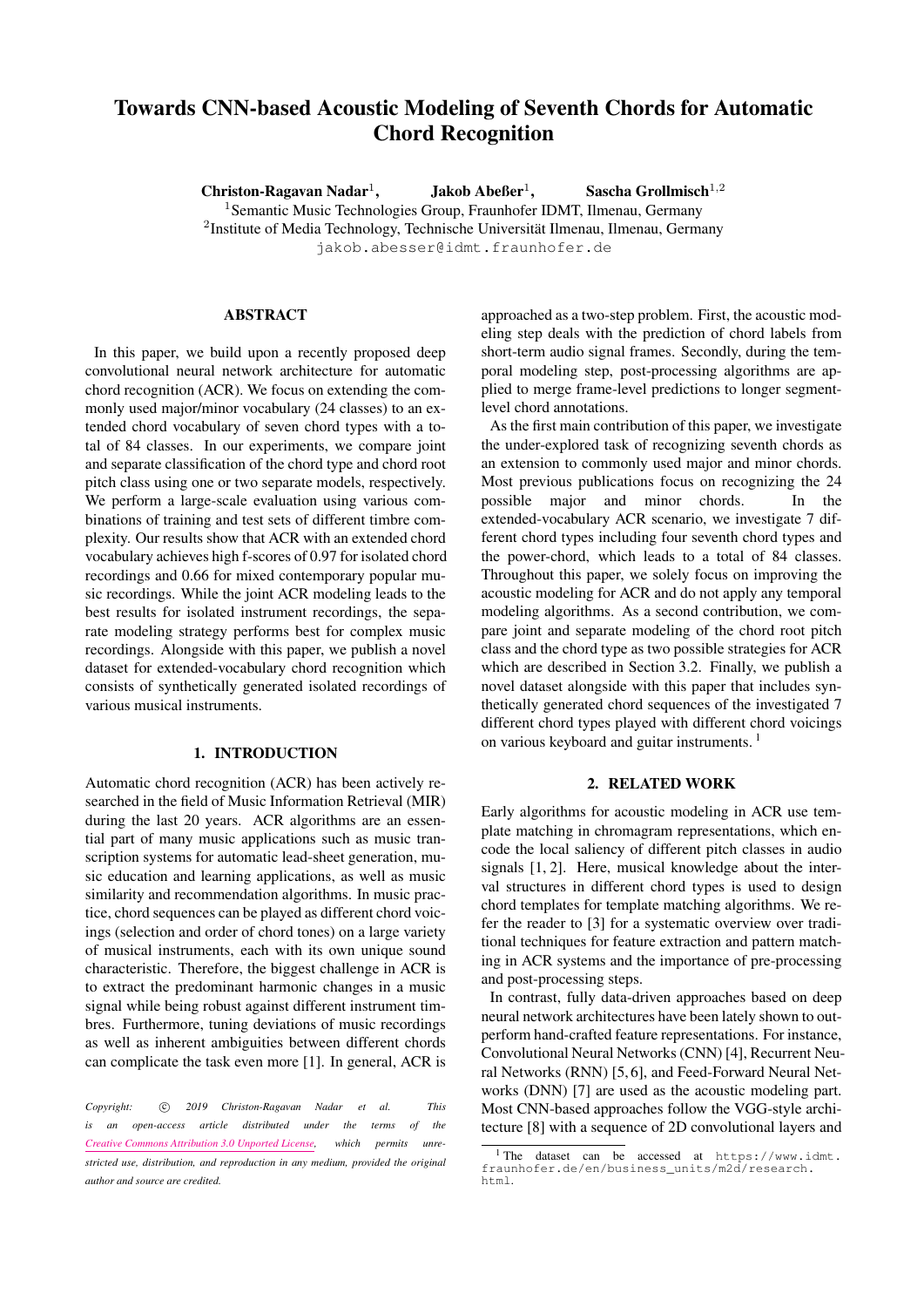max pooling layers for a gradual down-sampling in the time-frequency space. Common time-frequency representations such as Short-time Fourier Transform (STFT) [\[9\]](#page-5-8), Constant-Q transform (CQT) [\[4\]](#page-5-3) or its multi-channel extension Harmonic CQT [\[10\]](#page-5-9) are used as two-dimensional input to the CNN models.

As we focus on the acoustic modeling in ACR algorithms, we only briefly review temporal modeling techniques here. The first approaches for temporal modeling in ACR systems have used techniques from automatic speech recognition such as Hidden Markov models (HMMs) [\[11,](#page-5-10) [12\]](#page-5-11). Recently, Korzeniowski & Widmer use RNN-based chord language and duration models as post-processing after a CNN-based acoustic model [\[13\]](#page-5-12). Wu & Li combine a bidirectional Long Short-Term Memory (LSTM) network for sequence modeling and Conditional Random Field (CRF) to infer the final chord label sequence [\[10\]](#page-5-9).

In real-life music recordings, the occurrence of different chord types is heavily imbalanced. While major and minor chords make up the bulk of annotated chords in available chord recognition datasets, other chord types such as seventh chords are heavily underrepresented. Hence, it becomes hard to train ACR systems to detect such chord types. If ACR algorithms should for instance be used to analyze jazz-related music styles, it becomes mandatory to extend the chord vocabulary by seventh chords. Only a few publications such as [\[10,](#page-5-9) [14](#page-6-0)[–16\]](#page-6-1) focus on extendedvocabulary chord recognition and go beyond the common 24 class major/minor chord vocabulary. In order to facilitate training models for the extended-vocabulary ACR, we created and published a novel dataset for large-scale chord recognition which will be detailed in Section [4.2.](#page-2-0)

## 3. SYSTEM OVERVIEW

#### 3.1 Input Features

Audio signals with a sample rate of 44.1 kHz are converted into Short-time Fourier Transform (STFT) magnitude spectrograms using a blocksize of 8192 (186 ms), a hopsize of  $4410 (100 \text{ ms})$ , and a Hann window. The phase is discarded. Using a triangular filterbank, the spectrogram is mapped to a logarithmically-spaced frequency axis with 133 frequency bins and a resolution of 24 bins per octave as in [\[9\]](#page-5-8). Logarithmic magnitude compression is used to increase the invariance to dynamic fluctuations in the music signal. Spectral patches are extracted with a blocksize of 15 (1500 ms) and a hopsize of 4 (400 ms) and fed as two-dimensional input to the CNN model.

## <span id="page-1-0"></span>3.2 Modeling Strategies & Network Architecture

Figure [1](#page-1-1) shows the CNN model architecture, which we adopted from [\[9\]](#page-5-8). As shown in Figure [2,](#page-1-2) we compare two modeling strategies for ACR: In the first strategy (S1), we aim to directly classify the chord label and use a singleoutput model. Depending on the chord vocabulary size, the final dense layer has either 24 units for classifying major & minor chords or 84 units for classifying all 7 chord types listed in Table [1](#page-1-3) given all possible 12 chord root pitch classes. In the second strategy (S2), we predict the chord

<span id="page-1-3"></span>

| <b>Abbreviation</b> | <b>Chord Type (# Chord Tones)</b> |  |  |
|---------------------|-----------------------------------|--|--|
| 5                   | "Power-chord" $(2)$               |  |  |
| maj                 | Major chord (3)                   |  |  |
| min                 | Minor chord $(3)$                 |  |  |
| maj7                | Major-seventh chord (4)           |  |  |
| min7                | Minor-seventh chord (4)           |  |  |
| dom7                | Dominant-seventh chord (4)        |  |  |
| m7b5                | Half-diminished seventh chord (4) |  |  |

Table 1. Investigated chord types with the corresponding number of chord tones.

<span id="page-1-1"></span>

Figure 1. Architecture of the applied CNN. Number of filters and the kernel size are given in brackets for each ConvBlock. The softmax activation function is used in the final dense layer.

<span id="page-1-2"></span>

Figure 2. Illustration of two modeling strategies S1 and S2 for joint and separate chord type & root pitch class estimation.

root pitch class (12 classes) and chord type (2 or 7 classes) using two separate models. In both scenarios, the final dense layers have a softmax activation function and after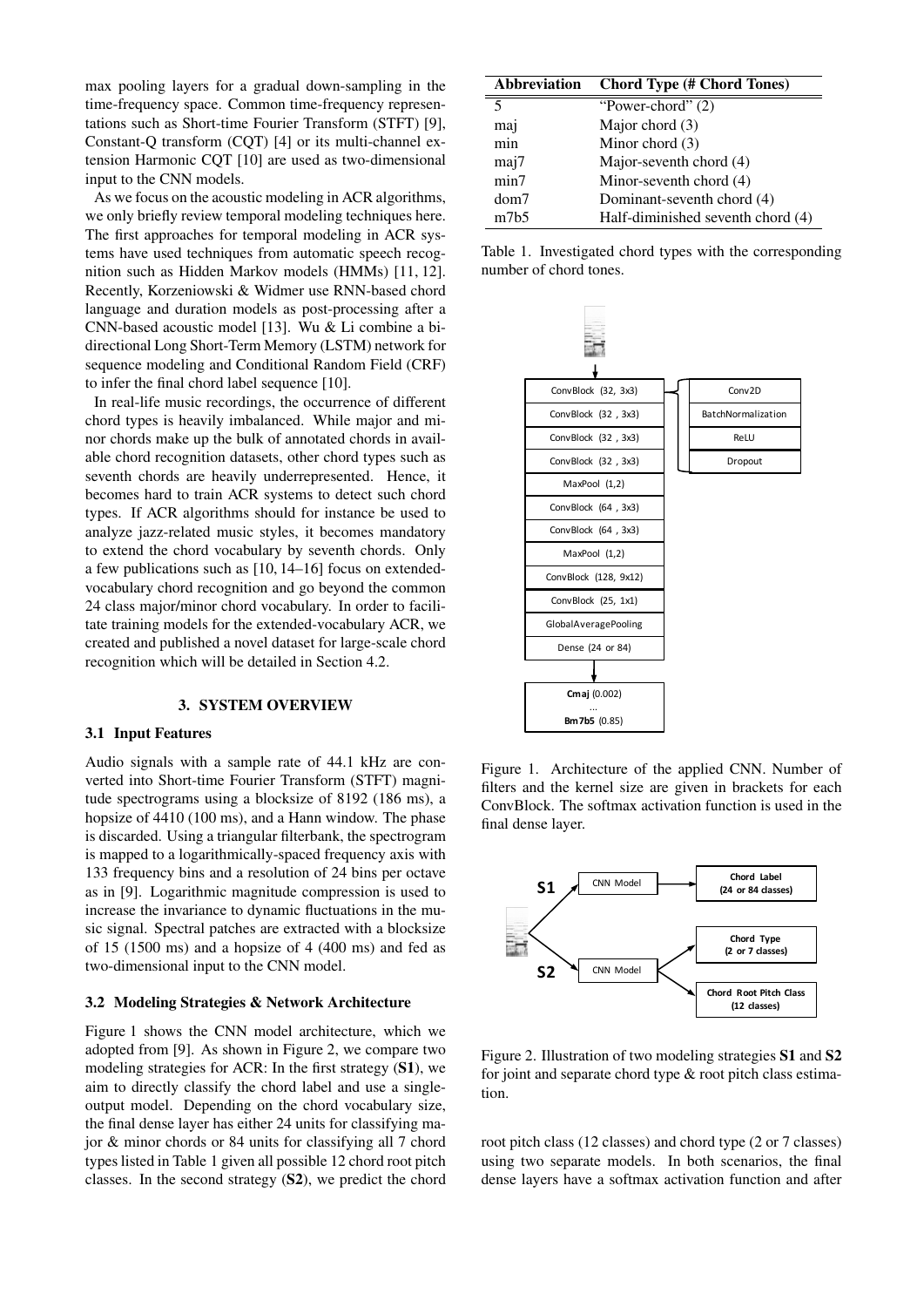<span id="page-2-2"></span>

| <b>Dataset</b> |                                | # Files | <b>Duration</b><br>(h) | #<br>Chord<br><b>Segments</b> |  |
|----------------|--------------------------------|---------|------------------------|-------------------------------|--|
| Bs             | <b>Beatles</b>                 | 1152    | 53.1                   | 86868                         |  |
| Оn             | Oueen                          | 180     | 112                    | 20610                         |  |
| <b>RW</b>      | Robbie Williams                | 234     | 19.1                   | 25569                         |  |
| <b>RWC</b>     | <b>RWC</b>                     | 900     | 61.0                   | 110331                        |  |
| Os             | Osmalsky                       | 7200    | 3.8                    | 7200                          |  |
| Combi7         | <b>Combined Dataset</b>        | 1863    | 112.2                  | 193194                        |  |
| TSGuitar       | <b>IDMT SMT GUITAR</b>         |         | 32.1                   | 684                           |  |
| ISChords       | <b>IDMT SMT CHORDS</b>         | 16      | 4.1                    | 7398                          |  |
|                | ISInhouse IDMT Inhouse Dataset | 111     | 4.9                    | 9159                          |  |

Table 2. Overview of all chord recognition datasets with the respective number of audio files, the total duration in hours, as well as the number of chord segments.

each convolutional layer batch normalization [\[17\]](#page-6-2) and a rectified linear unit (ReLU) activation function is applied. During training, we use the categorical cross-entropy loss, 500 training epochs with early stopping, the Adam optimizer [\[18\]](#page-6-3) with a learning rate of 0.003, and a batch size of 256. The input features were normalized to zero-mean and unit-variance for the whole training set. The normalization values were later applied to the test data. All experiments were conducted using the Keras framework with Tensor-flow as backend.<sup>[2](#page-2-1)</sup>

#### 4. DATASETS

#### <span id="page-2-7"></span>4.1 Existing Datasets

The datasets used in this paper are summarized in Table [2.](#page-2-2) In addition to the total number of files, Table [2](#page-2-2) provides the total dataset duration and total number of chord segments. In order to enlarge the dataset, we use pitch-shifting with total shifts of up to 4 semitones upwards and downwards as data augmentation technique. Hence, each original file results in 9 augmented files including the original recording. The datasets Beatles (Bs) [\[19\]](#page-6-4), Queen (Qn) [\[19\]](#page-6-4), Robbie Williams (RW) [\[20\]](#page-6-5), RWC (100 songs from the RWC Popular Music Database [\[21\]](#page-6-6)), and Osmalsky (Os) [\[22\]](#page-6-7) have been used in the chord recognition literature previously. While the first four datasets include mixed music recordings with multiple instruments, the Os as well as the ISGuitar dataset (excerpts from the IDMT SMT GUITAR database published in [\[23\]](#page-6-8)) consist of isolated recordings of different instruments playing chords. We created and published a novel dataset for chord recognition research (IDMT SMT CHORDS, abbreviated as ISChords in this paper), which will be detailed in the following section [4.2.](#page-2-0) The ISInhouse dataset is an inhouse dataset covering various pop and rock music recordings, which cannot be published due to copyright constraints. In order to evaluate our model on music mixtures for the task of extended-vocabulary ACR, we aggregated an additional dataset (Combi7) using files which include seventh chord annotations from the datasets Bs, Qn, RWC, RW, and Os.

Table 3. Chord type distribution per dataset in percent (%).

<span id="page-2-6"></span>

Figure 3. Illustration of ambiguities between chords due to shared chord tones between the chord types  $m7b5$ , min, and dom7 (a), and maj7, maj, and min (b). Figure inspired by [\[1\]](#page-5-0).

## <span id="page-2-0"></span>4.2 Synthetic Dataset for Extended-Vocabulary Chord Recognition

Currently used chord recognition datasets are only partially suitable for training and evaluation on seventh chord types. Therefore, we created and published the novel IDMT\_SMT\_CHORDS dataset<sup>[3](#page-2-3)</sup>. We initially created two MIDI files which cover all seven chord types listed in Table [1.](#page-1-3) Here we focused on chord voicings, which are commonly used on keyboard instruments and guitars. The piano MIDI file includes all chord types in all possible root note positions and inversions. The guitar MIDI file is based on barre chord voicings with the root note located on the ´ low E, A, and D strings. We used several software instru-ments from Ableton Live<sup>[4](#page-2-4)</sup> and Garage Band<sup>[5](#page-2-5)</sup> to synthesize these MIDI files with various instruments such as piano, synthesizer pad, as well as acoustic and electric guitar.

## 5. EVALUATION

<span id="page-2-8"></span>In the experiment described in this section, we focus on two types of ACR challenges: First, as discussed in [\[1\]](#page-5-0), the assignment of a chord label is often ambiguous as different chord types partly share chord tones. Figure [3](#page-2-6) illustrates these ambiguities for two chord types which share multiple chord tones. For instance, as shown on the left side, a half-diminished seventh chord (e.g.,  $Cm7b5$ ) can potentially be confused with different pitch classes like the

Dataset maj min maj7 min7 5 dom7 m7b5 Bs 67.95 20.49 2.17 3.00 0.04 6.12 0.22 Qn 63.81 22.52 1.28 4.47 1.28 6.56 0.09 RW 69.64 28.30 0.36 0.50 0.89 0.32 - RWC 48.09 26.57 5.94 13.25 - 5.87 0.28 Os 60.00 40.00 - - - - - -Combi7 53.24 25.20 4.65 9.75 0.19 6.71 0.27 ISGuitar 67.89 16.51 4.59 3.67 - 5.50 1.83 ISChords 17.11 17.11 14.31 14.31 8.55 14.31 14.31 ISInhouse 62.85 37.15

<span id="page-2-3"></span><sup>&</sup>lt;sup>3</sup> The download link for the audio and MIDI files will be published in the camera-ready version of the paper.

<sup>4</sup> <https://www.ableton.com/en/live/>

<span id="page-2-5"></span><span id="page-2-4"></span><sup>5</sup> <https://www.apple.com/mac/garageband/>

<span id="page-2-1"></span><sup>&</sup>lt;sup>2</sup> Keras: <keras.io>, Tensorflow: <www.tensorflow.org>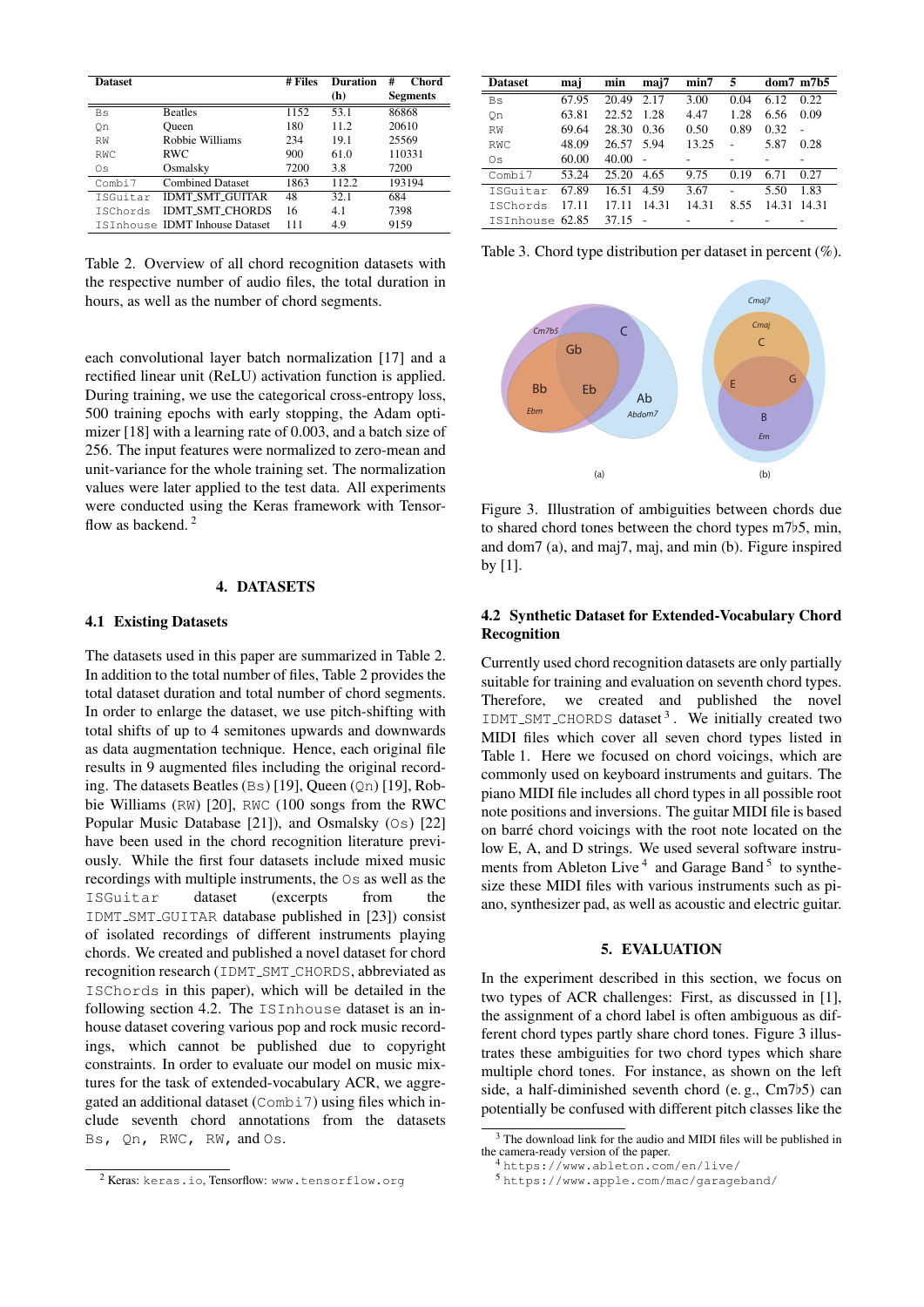<span id="page-3-1"></span>

Figure 4. Confusion matrix for chord root pitch class classification on isolated chord recordings (ISChords, experiment E3, strategy S2).

minor chord built upon its minor third  $(E/m)$  or with the dominant seventh chord built by introducing  $(A<sup>b</sup>)$  as a root note (Abdom7).

Secondly, the datasets introduced in Section [4](#page-2-7) have different acoustic characteristics. While some of the songs in the Bs and Qn datasets were recorded in the 1970s, other datasets such as RW and ISInhouse contain contemporary popular music recordings with a modern sound. Also, the datasets are of different timbre complexity ranging from simple isolated chords to complex audio mixtures. It was observed in related MIR tasks such as music transcription [\[24\]](#page-6-9) that data-driven models trained for transcribing isolated notes do not generalize well to more complex acoustic mixtures. Here, we aim to investigate whether such findings can be replicated for ACR.

Table [4](#page-4-0) summarizes 11 experiments, which are designed to analyze the chord type ambiguity on isolated chord recordings  $(E1 - E3$ , see Section [5.1\)](#page-3-0), the generalization of ACR models to mixture recordings (E4 - E6, see Section [5.2\)](#page-4-1), as well as two real-life ACR application scenarios (E7 - E11, see Section [5.3\)](#page-4-2). In addition, we tested the state-of-the-art ACR algorithm proposed in [\[9\]](#page-5-8) as our reference system (REF) for the major/minor chord vocabulary (24 classes). The implementation from the madmom [\[25\]](#page-6-10) python library was used and its performance is documented in the last column of Table [4.](#page-4-0)

In all experiments, audio recordings are split into training and test set on a dataset-level or on a file-level. When a dataset is used for training and test we perform a twofold random cross-validation. We use the weighted average class f-score throughout this paper as evaluation measure. The f-scores  $F_{24}$  and  $F_{84}$  are used to indicate if the evaluation was performed on 24 chord classes (major/minor vocabulary) or 84 classes (extended-vocabulary ACR). The "no chord" class is neglected in all experiments. In the following subsections, three groups of experiments will be detailed whose results are summarized in Table [4.](#page-4-0)

<span id="page-3-2"></span>

Figure 5. Confusion matrix for 7 chord types in extended-vocabulary ACR on isolated chord recordings (ISChords, experiment E3, strategy S2).

<span id="page-3-3"></span>

Figure 6. Confusion matrix for 7 chord types in extendedvocabulary ACR on mixed chord recordings (Combi7 + ISChords, experiment E6, strategy S2).

# <span id="page-3-0"></span>5.1 Chord Type Ambiguity on Isolated Chord **Recordings**

In experiments E1, E2, and E3 (first section of Table [4\)](#page-4-0), we train and evaluate ACR models on isolated chord recordings (ISChords) to study the effect of chord tone ambiguity in extended-vocabulary ACR. As explained in Section [4.2,](#page-2-0) the contained chords are based on two systematically generated MIDI files with chord voicings from keyboard and non-keyboard instruments. In our experiments, we evaluate the influence of the chord voicing types as well as of the modeling approach (compare Section [3.2\)](#page-1-0).

For the major/minor chord vocabulary (24 classes), we obtain high f-scores  $F_{24}$  between 0.81 and 0.99 using the strategy  $S1$ . In the two experiments  $E1 \& E2$ , we perform a chord voicing "cross-test" by exclusively assigning piano chord voicings to the training set and test on non-piano chord voicings and vice versa. Intuitively, we observe lower f-scores (compared to E3) since the models are confronted with a different timbre (instrument) and previously unseen chord voicings at test time. Contrary to the 24 classes major/minor scenario, we observe that for the 84 classes scenario (extended-vocabulary ACR),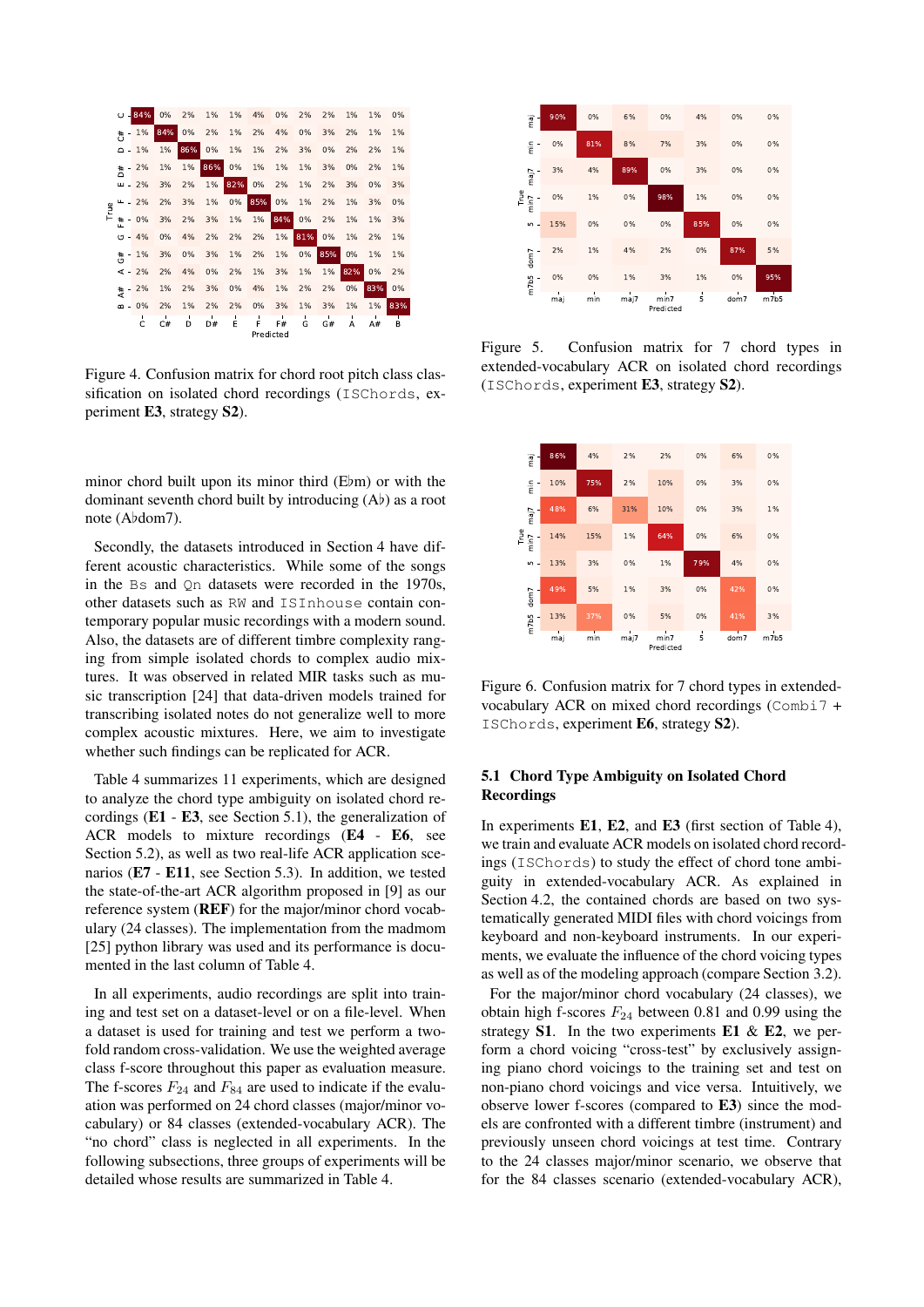| #              | <b>Training Set</b>                                             | <b>Test Set</b>                                                              | <b>Strategy S1</b> |                          | <b>Strategy S2</b> |                          | <b>Reference</b><br><b>System</b><br>(REF) |
|----------------|-----------------------------------------------------------------|------------------------------------------------------------------------------|--------------------|--------------------------|--------------------|--------------------------|--------------------------------------------|
|                |                                                                 |                                                                              | $F_{24}$           | $F_{84}$                 | $F_{24}$           | $F_{84}$                 | $F_{24}$                                   |
|                | Chord Type Ambiguity on Isolated Chord Recordings (Section 5.1) |                                                                              |                    |                          |                    |                          |                                            |
| E1             | ISChords (non-guitar)                                           | ISChords (guitar)                                                            | 0.92               | 0.58                     | 0.90               | 0.76                     | 0.74                                       |
| E2             | ISChords (guitar)                                               | ISChords (non-guitar)                                                        | 0.81               | 0.49                     | 0.54               | 0.56                     | 0.71                                       |
| E3             | ISChords                                                        | ISChords                                                                     | 0.99               | 0.97                     | 0.90               | 0.82                     | 0.75                                       |
|                |                                                                 | <b>Generalization of ACR Models towards Complex Recordings (Section 5.2)</b> |                    |                          |                    |                          |                                            |
| E4             | ISChords                                                        | Combi7                                                                       | 0.40               | 0.36                     | 0.18               | 0.28                     | 0.83                                       |
| E <sub>5</sub> | Combi7                                                          | Combi7                                                                       | 0.83               | 0.63                     | 0.84               | 0.64                     | 0.83                                       |
| E6             | ISChords + Combi7                                               | ISChords + Combi7                                                            | 0.84               | 0.65                     | 0.84               | 0.66                     | 0.81                                       |
|                | <b>Real-Life ACR Application Scenarios (Section 5.3)</b>        |                                                                              |                    |                          |                    |                          |                                            |
| E7             | ISChords                                                        | ISInhouse                                                                    | 0.56               | $\sim$                   | 0.27               | $\overline{\phantom{a}}$ | 0.76                                       |
| E8             | ISChords                                                        | ISGuitar                                                                     | 0.90               | $\overline{\phantom{a}}$ | 0.70               |                          | 0.91                                       |
| E9             | $Bs + On + RW + RWC + Os$<br>+ISChords                          | ISInhouse                                                                    | 0.71               |                          | 0.74               |                          | 0.76                                       |
| E10            | $Bs + Qn + RW + RWC + Os +$<br>+ISChords                        | ISGuitar                                                                     | 0.90               |                          | 0.91               |                          | 0.91                                       |
| E11            | $Bs + Qn + RW + RWC + Os$<br>$+ISChords$                        | $Bs + On + RW + RWC + Os$<br>+ISChords                                       | 0.81               |                          | 0.84               |                          | 0.78                                       |

<span id="page-4-0"></span>Table 4. This table lists all ACR experiments grouped into three sections described in Section [5.1,](#page-3-0) Section [5.2,](#page-4-1) and Section [5.3.](#page-4-2) For each experiment, the second and third column introduce the applied training set and test set. For both modeling strategies S1 and S2 introduced in Section [3.2,](#page-1-0) f-scores  $F_{24}$  and  $F_{84}$  are provided for the 24 classes major/minor chord vocabulary and the 84 classes extended-vocabulary with the 7 chord types as listed in Table [1.](#page-1-3) For each experiment, the best scores for each of the vocabulary are highlighted using bold font. The last column shows the f-score using the reference system (REF) on the test set.

strategy S2 clearly outperforms S1. We assume that the network capacity is large enough to learn distinct spectral patterns for classifying among 24 chord labels. For the extended-vocabulary scenario however, the amount of 84 classes is presumably too high to be learnt by one model using strategy S1. Instead, splitting the classification task into two easier sub-tasks (with not more than 12 classes each) using strategy S2 seems slightly beneficial here. Interestingly, in experiment E3, where all chord voicings are mixed, strategy S1 outperforms strategy S2 in both the 24 and 84 classes scenarios. When testing with state of the art model (REF) in E3 we see that REF does not perform as well since it is likely trained on complex audio mixtures.

Figure [4](#page-3-1) shows the confusion matrix for the classification of the chord root pitch class for the 84 class scenario for experiment E3. It can be observed that the model shows a good performance for all classes between 82 % and 86 %. Similarly, as can be seen in Figure [5,](#page-3-2) the model easily learns to distinguish between different chord shapes for isolated chord recordings (ISChords dataset). However, Figure [6](#page-3-3) shows the more complicated test case of mixed audio recordings (Combi7 + ISChords datasets). The most prominent misclassifications between the maj7 towards the maj, the dom7 towards the maj, as well as the  $m7b5$  towards the min and the dom7 all confirm the chord tone ambiguities discussed in Section [5.](#page-2-8)

# <span id="page-4-1"></span>5.2 Generalization of ACR Models towards Complex Recordings

In experiments E4 to E6 (second section of Table [4\)](#page-4-0), we investigate (similar to [\[24\]](#page-6-9)) whether and to what extent ACR models trained on isolated instrument recordings generalize towards complex music recordings in the Bs, Qn, and RWC datasets. Also, we test whether adding the proposed ISChords dataset can help to improve the performance on extended-vocabulary ACR. As expected, a poor f-score of  $F_{24} = 0.4$  in E4 shows that the investigated CNN-based ACR model does not generalize well from a simple training scenarios (ISChords) towards a complex test scenario (Combi7). The clearly higher f-scores of  $F_{24} = 0.84$  and  $F_{84} = 0.66$  show that this kind of datadriven classification models need to be trained on data of similar timbre complexity as in the test scenario. We only observe a small improvement of 0.02 (from E5 to E6) for the 84 classes scenario in f-score when training with both datasets (E6). The reference algorithm REF performs similar to S2 in E5 and slightly worse than S1 and S2 with a difference of 0.03 in E6.

## <span id="page-4-2"></span>5.3 Real-Life ACR Application Scenarios

In the experiments  $E7$  to  $E11$  (third section of Table [4\)](#page-4-0), we address realistic requirements for ACR systems to be deployed in real-life applications. In a music education scenario, musical instruments usually can be directly recorded and analyzed without background sounds. Therefore, we test the chord recognition performance on isolated poly-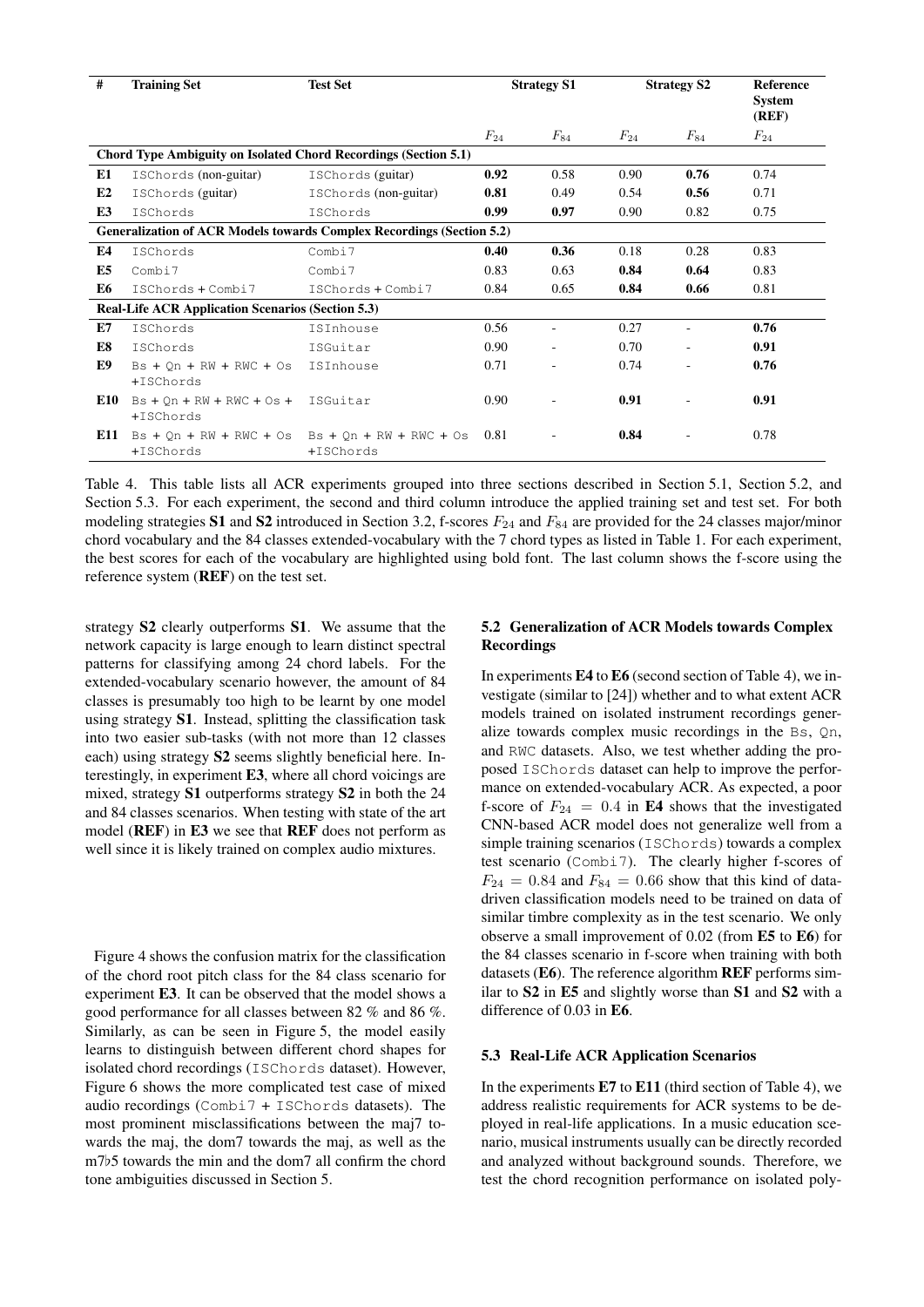phonic electric guitar recordings (ISGuitar), which include both chords and arpeggios. In a music annotation scenario, we evaluate ACR models on a set of 111 contemporary pop and rock music recordings of various instrumentations

(ISInhouse). Similarly to E4, we can observe in experiment E7 that ACR models trained only on isolated chord recordings do not perform well on complex mixtures (ISInhouse). However, such models show a good performance (S1,  $F_{24} = 0.9$ , S2,  $F_{24} = 0.7$ ) when being applied to isolated guitar recordings (E8). In both test cases, the performance can be clearly improved by adding more datasets to the training set, which reflect a larger variety of music recordings (compare experiments E9 and E10). In both experiments E9 and E10, the reference algorithm REF performs almost similar except for E11 where S2 achieves a slightly better f-score.

# 6. CONCLUSIONS

In this paper, we used a state-of-the-art Deep Convolutional Neural Network for ACR. In addition to publishing a novel dataset of isolated chord recordings, we propose an alternative modeling strategy using two models for the separate classification of the chord type and the chord root pitch class. In our experiments, we first evaluate this strategy for the controlled test case of isolated instrument recordings. Most of the chord type misclassifications are due to shared chord tones. The results indicate that ACR even with extended-vocabulary is feasible (f-scores above 0.9), but the performance depends on whether the chord voicings and instrument timbre used in the test set have been learnt by the model before.

In a second set of experiments, we were able to replicate the finding from automatic music transcription that datadriven ACR models need to be trained on data of the same complexity as the expected test data. Models trained on isolated instrument recordings performed poorly on mixed audio data. Finally, we evaluated the CNN model on two separate datasets, which acted as a proxy for deploying an ACR model into real-life production systems for the two use cases music education and music annotation. Here, we achieved high f-scores of 0.91 for isolated guitar recordings and 0.74 for mixed contemporary popular music recordings showing the usefulness for real-life MIR applications.

## Acknowledgments

This work has been supported by the German Research Foundation (AB 675/2-1, BR 1333/20-1).

#### 7. REFERENCES

- <span id="page-5-0"></span>[1] M. Müller, *Fundamentals of Music Processing*. Springer Verlag, 2015.
- <span id="page-5-1"></span>[2] T. Fujishima, "Real-time chord recognition of musical sound: A system using common lisp music," in *Proceedings of the 1999 International Computer Music*

*Conference (ICMC)*, Beijing, China, 1999, pp. 464– 467.

- <span id="page-5-2"></span>[3] T. Cho and J. P. Bello, "On the relative importance of individual components of chord recognition systems," *IEEE/ACM Transactions on Audio, Speech, and Language Processing*, vol. 22, no. 2, pp. 477–492, 2014.
- <span id="page-5-3"></span>[4] E. J. Humphrey and J. P. Bello, "Rethinking automatic chord recognition with convolutional neural networks," in *Proceedings of the 11th IEEE International Conference on Machine Learning and Applications (ICMLA)*, Orlando, FL, USA, 2012, pp. 357–362.
- <span id="page-5-4"></span>[5] N. Boulanger-Lewandowski, Y. Bengio, and P. Vincent, "Audio chord recognition with recurrent neural networks," in *Proceedings of the 14th International Society for Music Information Retrieval Conference (IS-MIR)*, Curitiba, Brazil, 2013, pp. 335–340.
- <span id="page-5-5"></span>[6] S. Sigtia, N. Boulanger-Lewandowski, and S. Dixon, "Audio chord recognition with a hybrid recurrent neural network," in *Proceedings of the 16th International Society for Music Information Retrieval Conference (ISMIR)*, Malaga, Spain, 2015, pp. 127–133. ´
- <span id="page-5-6"></span>[7] X. Zhou and A. Lerch, "Chord detection using deep learning," in *Proceedings of the 16th International Society for Music Information Retrieval Conference (IS-MIR)*, Malaga, Spain, 2015, pp. 52–58. ´
- <span id="page-5-7"></span>[8] K. Simonyan and A. Zisserman, "Very deep convolutional networks for large-scale image recognition," *CoRR*, vol. abs/1409.1556, 2014.
- <span id="page-5-8"></span>[9] F. Korzeniowski and G. Widmer, "A fully convolutional deep auditory model for musical chord recognition," in *Proceedings of the 26th IEEE International Workshop on Machine Learning for Signal Processing (MLSP)*, Salerno, Italy, 2016, pp. 1–6.
- <span id="page-5-9"></span>[10] Y. Wu and W. Li, "Automatic audio chord recognition with midi-trained deep feature and blstm-crf sequence decoding model," *IEEE/ACM Transactions on Audio, Speech, and Language Processing*, vol. 27, no. 2, pp. 355–366, 2019.
- <span id="page-5-10"></span>[11] A. Sheh and D. P. Ellis, "Chord segmentation and recognition using em-trained hidden markov models," in *Proceedings of the 4th International Conference on Music Information Retrieval (ISMIR)*, Baltimore, Maryland, USA, 2003.
- <span id="page-5-11"></span>[12] J. Deng and Y.-K. Kwok, "Large vocabulary automatic chord estimation using deep neural nets: Design framework, system variations and limitations," *arXiv preprint arXiv:1709.07153*, 2017.
- <span id="page-5-12"></span>[13] F. Korzeniowski and G. Widmer, "Improved chord recognition by combining duration and harmonic language models," in *Proceedings of the 19th International Society for Music Information Retrieval Conference (ISMIR)*, Paris, France, 2018, pp. 10–17.